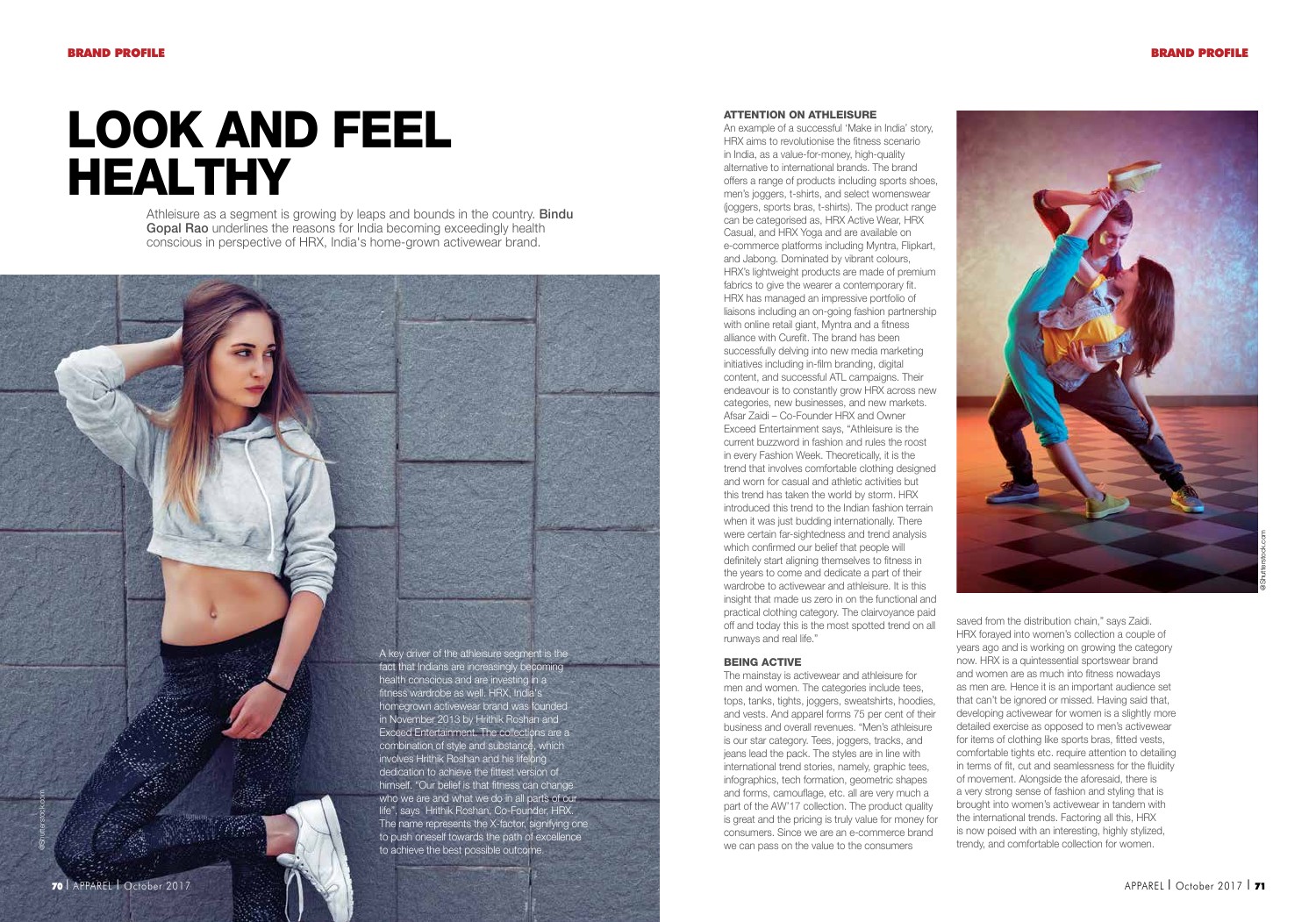



#### Product Matters

The brand uses polyester for athletic wear and cotton is the preferred fabric for other items of clothing. Besides, they use mesh fabric for hoodies and things that are in vogue on international runways. Another challenge is to maintain the exclusivity of their products. HRX is exclusively available on Myntra and allied platforms - Jabong and Flipkart. "We run a regular due diligence, across various e-commerce platforms to ensure the counterfeits are recognised and treated duly. The product styles and categories, which are not licensed under HRX or directly, supported by us through any form of business arrangement are not to be sold anywhere. Besides the due diligence, there is a dedicated design and procurement team that

work towards creating products that are true to, and exclusive to HRX. There is a conspicuous language that HRX follows, and it reflects in our products due to alignment within all the teams that work on the brand and the strict adherence to brand guidelines," says Zaidi. Retail is very much a part of the strategy and the natural progression for a brand of HRX's calibre. The process of identification of the right retail partners for MBOs and availability of the right locations for EBOs has begun. "We are working on the same and the plan should see fruition soon. The target looks like the festive season of 2018," says Zaidi.

### Growth Strategy

HRX is looking at investing in an enhanced retail experience through the use of technology.